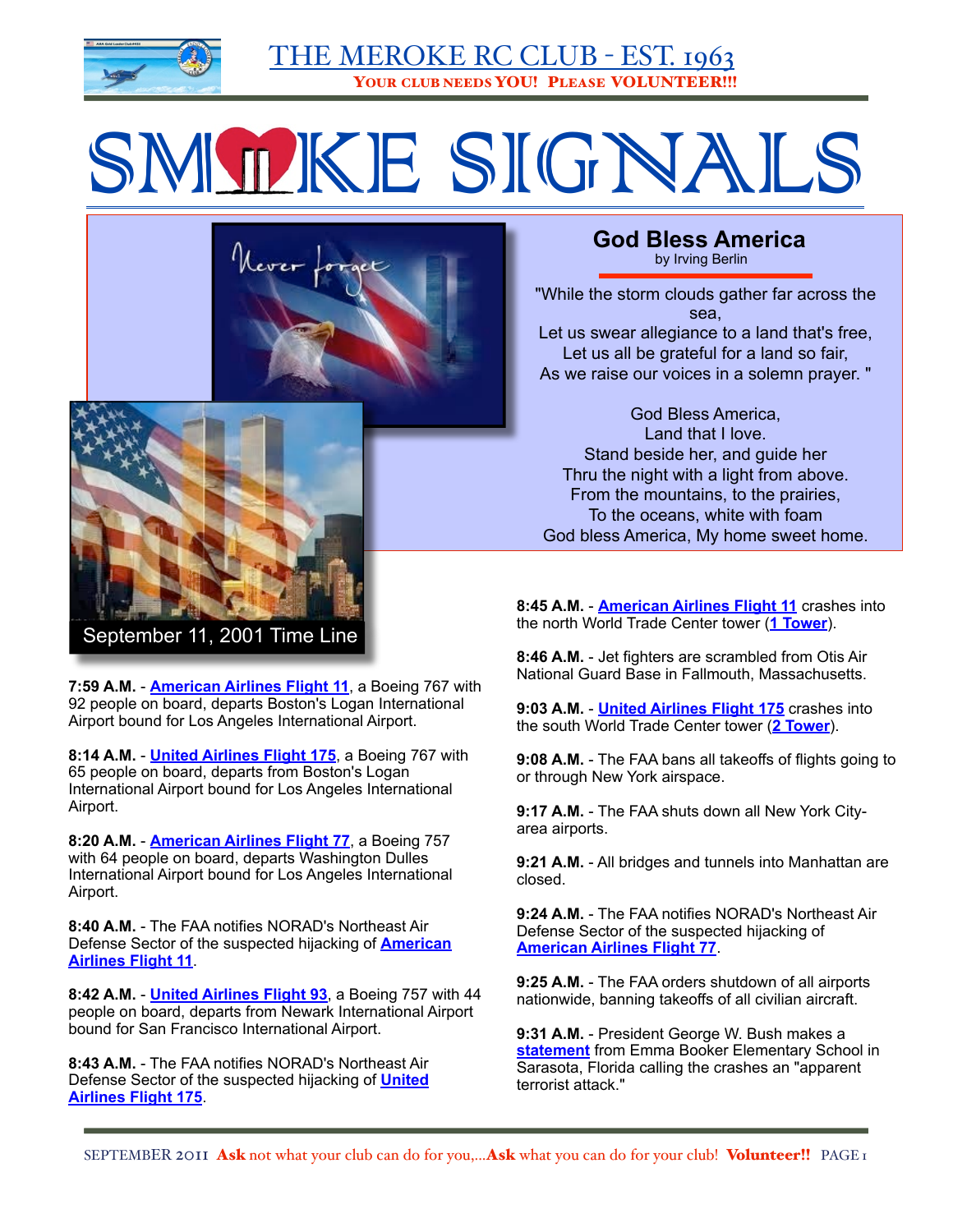

*This being the tenth anniversary of the other day that will live in infamy September 11, 2001 I am dedicating this publication to the events of that day and the aftermath. I do not think there is a man woman or child that does not know exactly where they were that morning. One story I am posting is that of my own journey that fall morning and the other is the journey of David G. Nadeau a paid-oncall firefighter from Monroe Michigan who drove here to help at Ground Zero and ended up touching the lives of one family that fell victim that horrible day.*

# **SEPTEMBER MORNING** - by Dennis Osik

It was a crisp clear cool picture perfect fall morning, as I made my daily trek into Manhattan and work. Listening to "Imus in the Morning" as I drove I was on the Grand Central Parkway approaching the Whitestone interchange when Warner Wolf called into the broadcast. Warner informed Imus that a plane had just struck the World trade Center. Warner told Imus that he lived just blocks from the Twin Towers and he and his wife had heard the low flying plane and believed it to be a twin engine prop plane.

As this conversation was taking place I was approaching LaGuardia Airport and had a clear view of the Manhattan skyline and indeed could see the smoking Tower. At this point because of traffic I exited the parkway and continued my journey on Astoria Boulevard. During this leg of my journey the second tower was hit and it became quite clear that this was no accident but a despicable act of TERROR!



I now returned to the Grand Central Parkway which was beginning to really back up and coming to a crawl. With a sinking heart I could now see both Towers in the distance billowing black smoke. As the traffic inched its way over the Triborough Bridge the sounds of sirens filled the air and scores of Emergency vehicles snaked their way through the traffic the best they could to respond to the emergency as only those brave individuals could. Looking at the mass of cars packed on the bridge I could only think that if these bastards



wanted they could land another plane on the bridge and increase their body count by thousands not to mention destroying one vital entrance to the city.

Finally making it over the bridge I saw that the police were turning everyone back to Queens. I pulled out my ABC ID, rolled down my window and called to the policeman directing the traffic and informed him that I worked for ABC News and that I **had** to get to work. He directed me to another officer closer to the tollbooths, so I cautiously made my way to him and explained my situation. He informed me "I could let you through but your not going to go anywhere. The streets running North and South are for emergency vehicles only, no other traffic is allowed and within a short time the East, West traffic will be the same." I thanked him closed my window and made my way back east to Queens.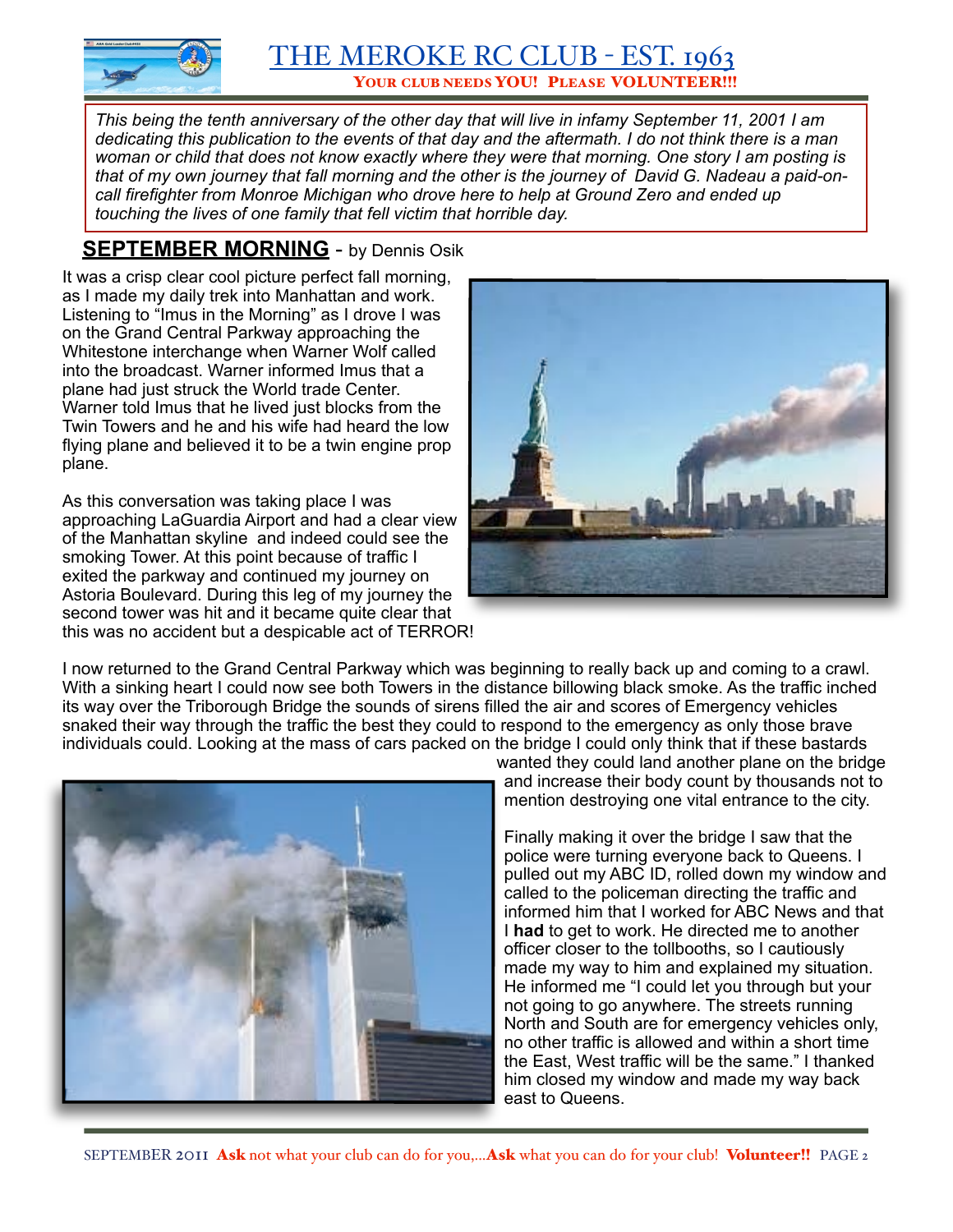

Having worked on a project at the Kaufman Studios in Astoria a few years back I knew a little about the area and decided to go there, park and see if I could catch a train into Manhattan. As I was exiting the Grand Central a report came on the radio saying that all train service had been suspended to the city indefinitely. I continued on to the Kaufman Studios in the hopes that I could use their phones to call work and inform them of my plight. To make a long story short, they wanted no part of me despite my pleas "No ID, No entry", fear was setting in. So I hit the streets looking for a pay phone, remember this was before



every 5 year old and their dog had a cell. After about ten blocks and as many pay phones I finally found a working one and was able to get through to my bosses number at ABC. His assistant answered and informed me that it was like this for most every one and not to worry and that I should get home safely. I thanked him and asked if he would try to contact my wife and let her know that I was safe and returning home.

Feeling a little better I returned to my car for the journey home. As I turned the key in the ignition the radio came on and I heard those incredible words "They're gone, they're both gone." As I sat motionless and listened to the radio in disbelief the world around me spun out of control. As the unthinkable began to sink in I did the only thing a rational person could do…I cried! I cried for the first time that day but not for the last.

I made my way home in slow motion, holding back the tears and seeing life as we knew it in transition. The World had changed in the time it takes to take a snapshot, where "Road Rage" would have normally reared its ugly head, that day gestures of kindness and solidarity appeared. I hung on every word listening to the radio as I drove along. I passed a truckload of Volunteer Firemen on the westbound side of the Parkway realizing that they were on their way to help their fellow heroes. The thought struck me "As we run from danger, they run to it", "God Bless them all" I thought and cried.



Tuesday September 11, 2001 had started so beautifully and so innocently and as I turned my car into my driveway I realized it was a day I would never forget, no, the World would never forget and should not. As I put my key into my front door it flew open and my wife Michelle pulled me into the house grabbed me and hugged me harder than she had ever done before or since we both cried!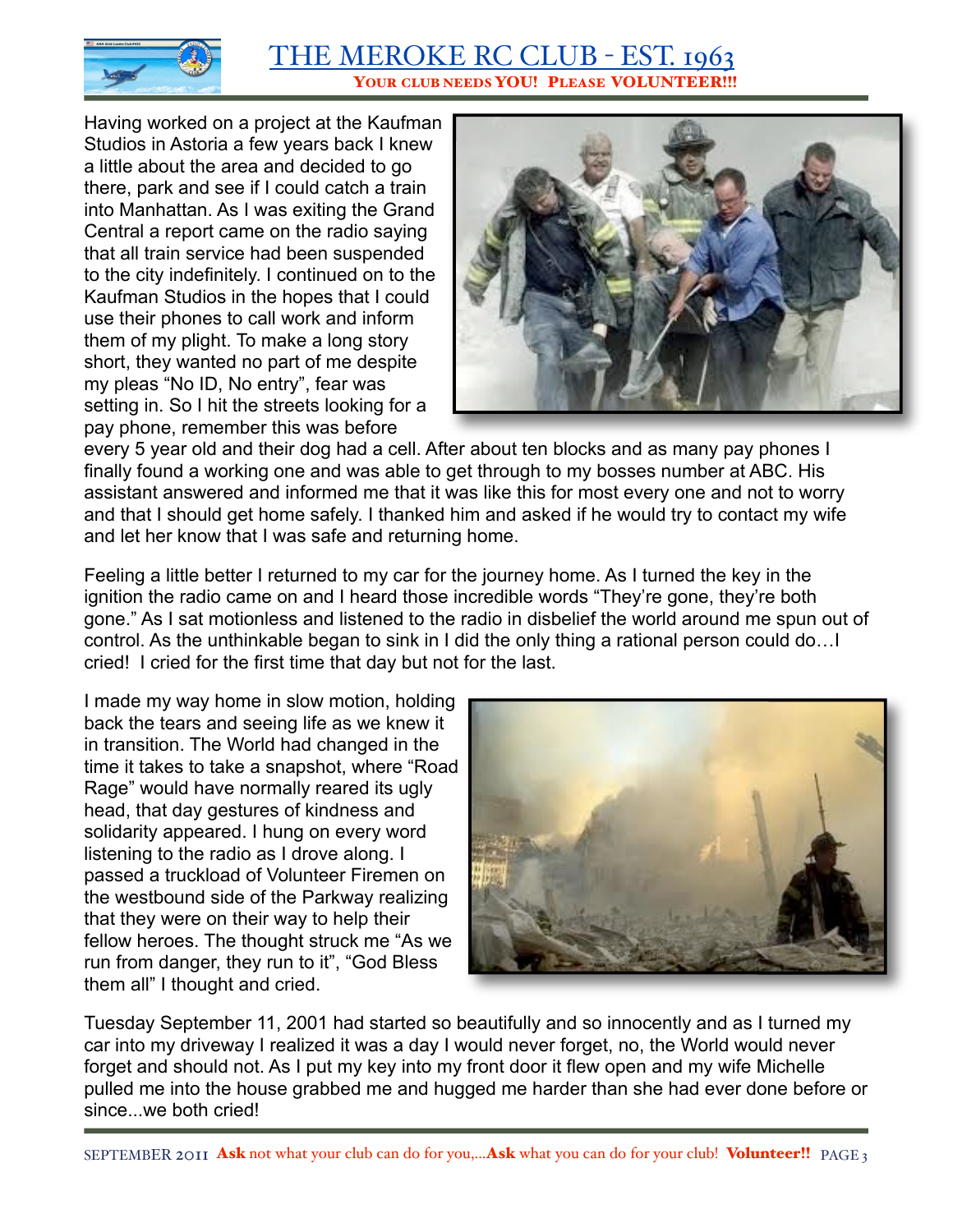

YOUR CLUB NEEDS YOU! PLEASE VOLUNTEER!!!

## David's One of a Thousand Stories to Tell - From About.com by [David G. Nadeau,](http://christianity.about.com/library/blsubmittestimony.htm)

My name is David G. Nadeau and I am from Monroe, Michigan, hometown of General Armstrong Custer. I am a paid-on-call firefighter for Monroe Township Fire Department and I was at Ground Zero for one week starting September 12, 2001. Some of my hundred or so pictures from Ground Zero have been published in EMS magazines. Newspaper reporters from Cooperstown, New York and Lexington, Kentucky have called me wanting to publish this story. That is because someone from the family of the business card I found at Ground Zero told the reporters this story – a story about a business card which is just one of a thousand.

#### **Ground Zero**

I arrived at Ground Zero on September 12, 2001 with another firefighter. On Friday, September 14, after several hours of working at the front of a bucket brigade—just one of many bucket brigades—there came an opening in the debris pile just big enough for one person to fit in. With the help of a New York firefighter holding my fire boots, I went down into the opening with a flashlight. While down in the hole, everyone up above yelled for silence. At this time we were still hoping to find survivors. I prayed to God to let me find a survivor. There were none.



While backing out of the hole with the help of the New York firefighter (this hole was very small and tight), thick dust and

debris was all around me. The void was 6 to 10 feet deep, and opened to a 20 foot circle. Just as I was coming out of the hole, something out of the corner of my eye caught my attention, and for some reason (I still do not know why), I caught this piece of paper just as it was falling through the air back into the void.

#### **Finding A Business Card**

When I stood up, the New York firefighter who helped me out of the hole was standing behind me and saw what it was I had in my hands. He said, "Do you know what you found?" I said no and he asked, "Haven't you seen the news?" I said no again because I'd been working long hours, and there was no time to watch the news. He said the piece of paper was the business card of the Vice President of Canter Fitzgerald from the south tower. This company had lost several hundred



employees.

The New York firefighter said he could not believe the business card survived in all of the fire and destruction, as we stood on a 25-30 foot pile of debris. The card came from the 104th floor of the south tower. It was dirty, but legible. I asked the firefighter if he wanted the business card. He said, "No, you came this far to help us, you keep it brother." That is what he called me, brother.

The whole time I was there, we called each other brother. Firefighters from all over the country were there, and we called each other brother, not firefighter. Firefighters have had traditions for years, and this is one I will never forget.

Out of the millions of tons of debris, I found the business card of a man that had been working, providing for his family, that horrible September day. And no matter what kind of jobs those people had, from janitor to vice president of a large company, or how much money they made, they were all there that day providing for their family. Little did I know how much this business card would affect me for the rest of my life.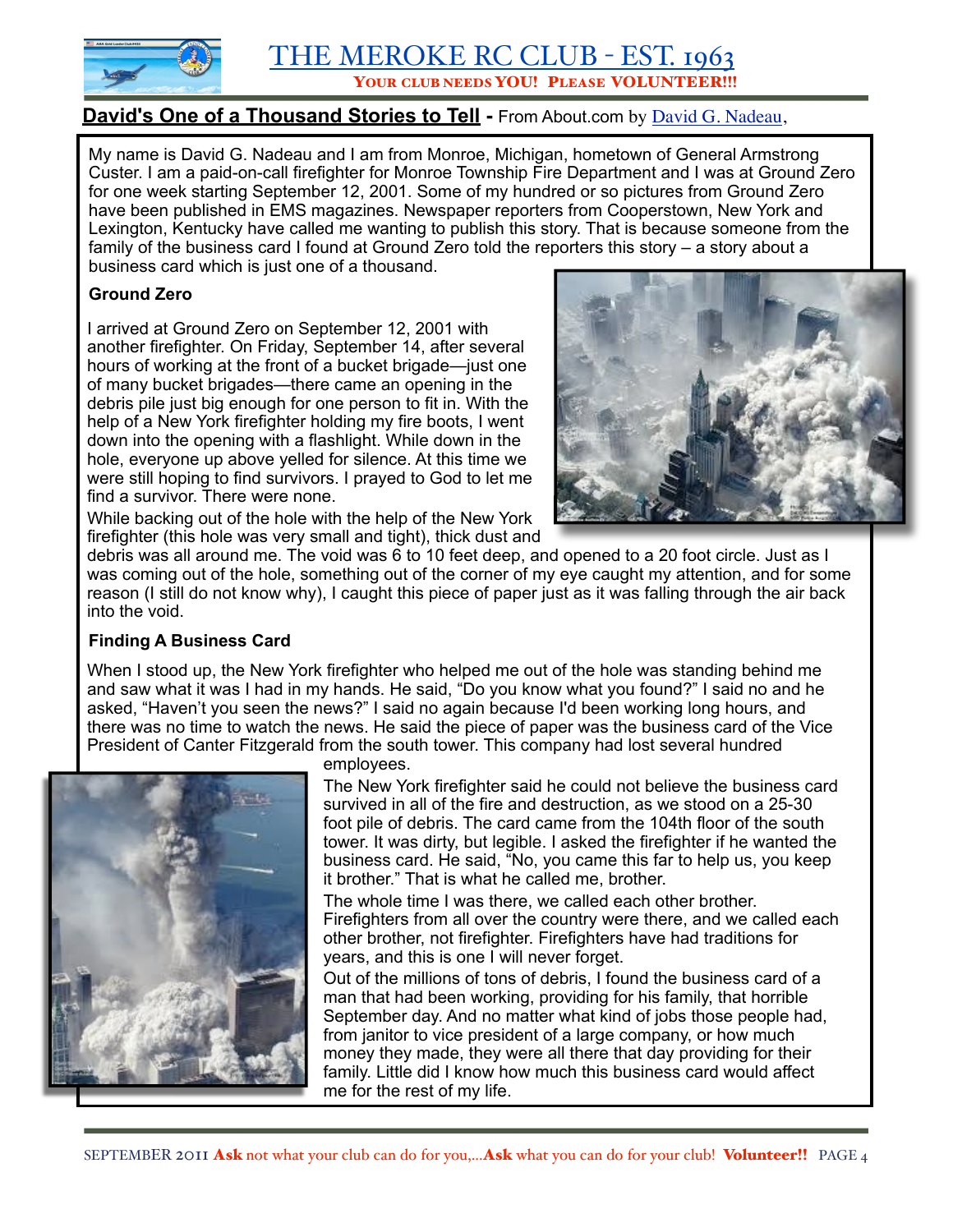

#### **David's One of a Thousand Stories to Tell**

After a week at Ground Zero, I went home alone. I had driven my own vehicle there. The other 18 firefighters from Monroe County had left a day and a half earlier. I wanted to stay as long as I could, but it had started to take a toll on my five and seven year old boys. That was the longest

drive of my entire life. One thing I will never forget while driving home was the newspaper reporter from the Toledo Blade who called my cell phone. He had heard I was there at Ground Zero and someone gave him my cell phone number. As he was asking questions about what I did at Ground Zero, a song started playing on the radio. It was, "I'm Already There," by Lonestar (with inserts from the World Trade Center disaster playing in the background). I was so tired from the last week and driving home alone, and since that was my son's favorite song, I started to cry. Yes, firefighters do cry. With the reporter on the cell phone, I told him I could not talk, hung up, and had to pull over to the side of the road.

#### **Something to Hold on To**

I made it home and after a couple of weeks had gone by, I still could not stop thinking of what I had seen, and the business card I



had found. I was watching TV and saw a program about how families that had lost their loved ones at the WTC were hoping to find something from their loved one to hold on to. I got goose bumps when I saw this show, and even today as I write this, I still get goose bumps. I knew then I needed to find someone in the man's family, even though this was only a business card. There was a name of a man on this card and I knew he had a family that was missing him.

You see, when I found the business card and stood there holding it at Ground Zero, listening to what that New York firefighter was saying to me, I had the strangest feeling come over me. While standing on that huge pile of debris, holding that business card in my hand, something told me this man did not suffer. I believe in God, and believe me, I talked to him a lot when I was there, and I know he had everything to do with this. I know he had put me there at that time and at that place for a reason. I know there are better people in this world, but for whatever reason, God wanted me to be the one to find that business card.

After a few phone calls and with the help of a wonderful woman from Canter Fitzgerald, I found the man's family. This woman from Canter Fitzgerald got a hold of his wife. With the courage of a million



people, she called me at my home one night a couple of days later. You see, I did not know for sure if I would get a call back. The woman I had spoken to told me she did not know how she was going to approach the family about the business card. I felt she thought I was nuts after I told her my story about finding it, so I did not expect a call back, much less a call from the wife of the man.

She began by telling me who she was and asked me if I was the firefighter who found her husband's business card at Ground Zero. When I told her it was me, she began to cry. That was one of the hardest things I've ever had to do. I mean, I've had to tell many people in my career as a firefighter that their loved one has passed away, but this was the hardest time for me ever. While I talked to her the best I could under the circumstances, I kept as calm as I could.

She wanted to know where I had found the card, how I had found it, and if I had any pictures of where I found the card. This was one of the saddest moments, next to when my own seven year old son asked me on the phone while at Ground Zero if I had found any more bodies. She asked if I would send her the card and the pictures of where I found it. "No problem," I told her.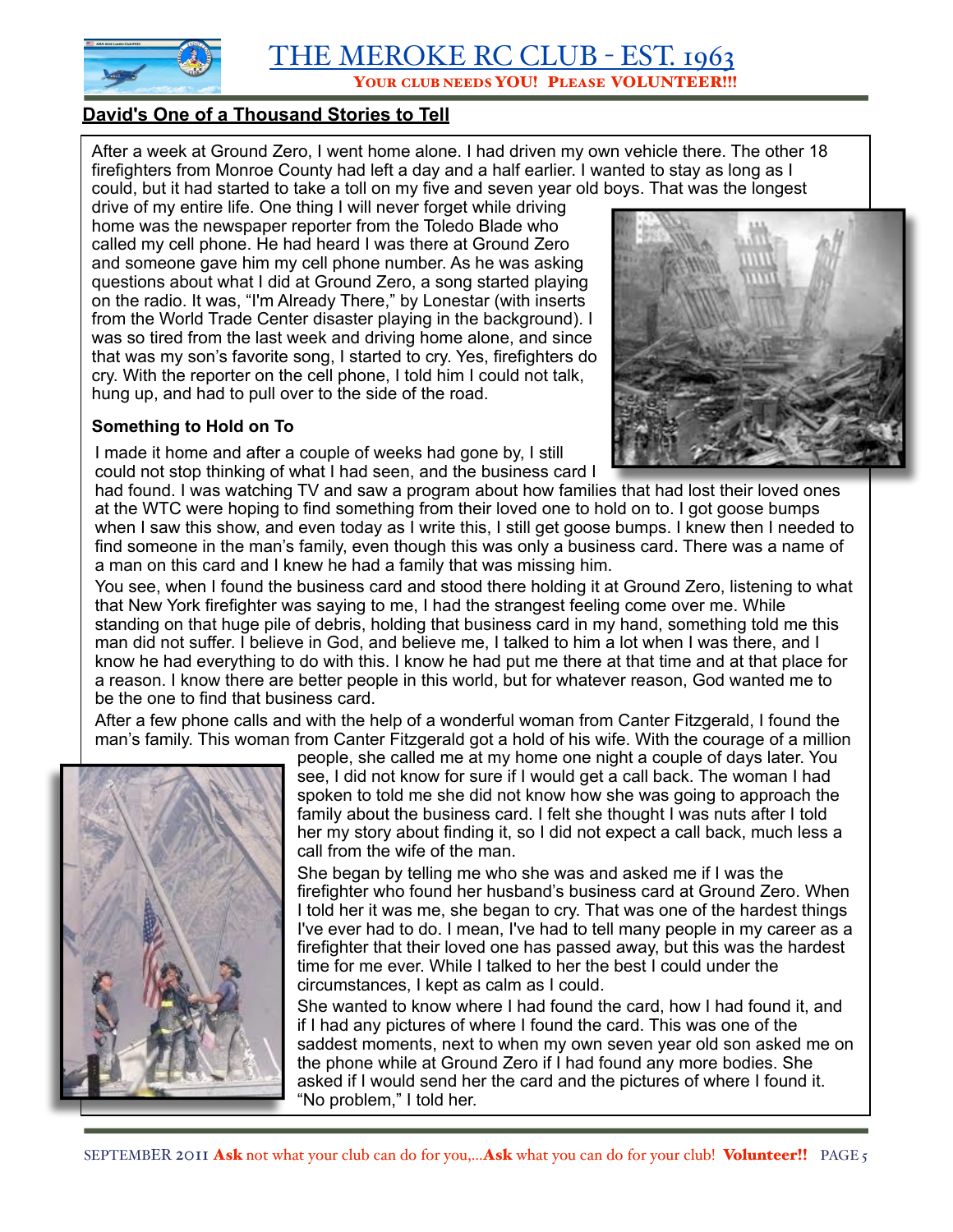YOUR CLUB NEEDS YOU! PLEASE VOLUNTEER!!!

#### **David's One of a Thousand Stories to Tell**

#### **Hard to Imagine Their Pain**

At that moment, I knew God had wanted me to find that business card so I could hold onto it until I found her. Can you imagine ... one day you are kissing your loved one in the morning before they leave for work, and then you turn on the TV and see the worst disaster in American history, knowing your loved one was in there? I cannot imagine the horrible feeling those people felt seeing that unfold before their own eyes. You see, the family of this man heard he had gotten out when the towers came down and was in the hospital with smoke inhalation problems. But several hours later, they found out differently.

I don't think those of us outside the families that lost loved ones that day, realized how difficult it would be for these people to see and



hear about this disaster every day for many years to come. I would have taken away the pain for every one of them if I could have, so they would not have to see or hear about that terrible day ever again. Just like many others, I felt great helplessness knowing I could not help. However, I did get to help one family in this terrible disaster.

You've heard about all the heroism of people helping each other after that terrible day -- all the firefighters, police and EMS. What I did does not even come close to the courage and fortitude of those great people. However, it helps me sleep at night to know that after the saddest day in American history, I got to help one family that suffered so much. In whatever way, no matter how small, it felt good to know that they could start to heal some of the pain.

I sent the business card and pictures with a letter that I had written to the man's wife. After she received them, the sisters and brothers of the man called me. Newspaper reporters from different parts of the country have called to say how much my letter touched the family. They wanted to put my letter in their hometown paper. When I started this, I was afraid that by contacting this family, it would only hurt them even more. That was the last thing I wanted to do. But like I said, God only knows why he put me there that fateful day.

#### **True American Heroes**

The saddest thing about this whole story is that the brother of the man, and other family members that worked in the financial district, had to run away that day, and then witness the towers come crashing down. The man from the business card had escaped the 1993 WTC attacks as a hero himself, by helping a woman get out of the building safely.

Nobody will ever know how that business card survived from the 104th floor of the south tower for



me to find it among all the debris, but I am glad that I was the one that did. In April 2002, I met the man's wife and family members at a restaurant called Park Avenue Country Club in New York. They showed me what true American's do when something so tragic happens. They hugged me, and cried with me, and told me so many people were touched by my letter. Then they showed me pictures of a loving father, husband, brother and family member. These were pictures just like ones I have of my sons and my family. The restaurant refused to let us pay for anything that night. The restaurant owner treated us like we were famous. When we parted that night, the wife of the man came up to me, hugged me, and told me thank you.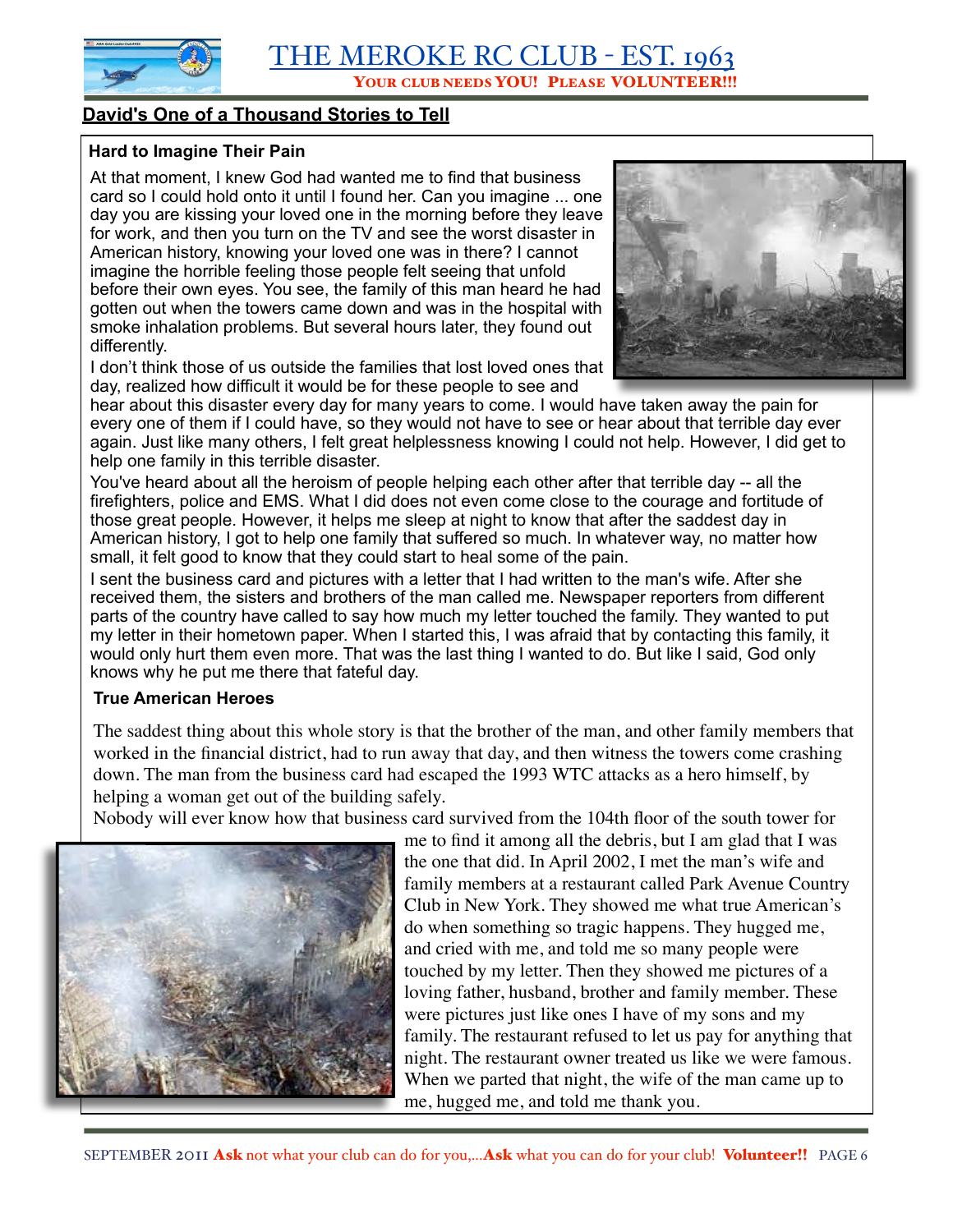

#### **David's One of a Thousand Stories to Tell**

With tears in both of our eyes, we walked away. At that very moment, I never felt more proud about being a firefighter. I knew that I had completed the journey that God had started for me back on September 14, 2001.

The next day, the man's brother gave us a tour of the New York stock exchange. While there, people came up to shake our hands and say thank you. One very nice man handed me a check for \$500, which I gave to my own fire department.

While in New York, we were there to give a check for \$31,600 to the New York Port Authority Police Department. We had already given money to the New York Fire Department. But after seeing a



story on the Port Authority Police and how little they were getting after losing 37 of their own, we decided to give them the money we had raised from the people of Monroe County, Michigan during a two-day fire boot and bottle drive.

Just before we left the hotel to head to Ground Zero to present the check to the Port Authority Police, one of the brothers from the man's family called me on my cell phone. He asked me if he could go with us to present the check. So, on April 5, 2002, we went back to Ground Zero, with a new friend and a man that had lost a brother on September 11, 2001. During the presentation of the check, the brother watched and was touched by what we were doing for the Port Authority Police. But I knew he was there for a very different reason. He got to say goodbye to his brother that day. He realized that we can't let the terrorists win. We have to carry on. My reason was for my own closure. Whatever the reasons, it helped two people come together from different parts of this country, and all because of a terrible, senseless act. It helped us both in so many ways and different levels.

#### **Changed Lives**

No matter how small of a part I played, there are people in this world able to face the day once more because God put me there to help. Though I was only there for a week, this one event has affected me more than anything in my life.

So many people have gone there since 9/11, working effortlessly day and night. They will never be the same. These are true American heroes. This disaster was about the people of New York—



firefighters, police and EMS that gave the highest price of all—their lives. I just want to say, there were people from all over the world -- from small towns like mine -- to help the people of New York. If we are ever needed again (God forbid), we will be there -- Semper Fi.

Who would have thought that a small business card could touch so many lives in so many different ways?

The brother that went with us to Ground Zero was the first of his family members to return there after 9/11. He dug deep down inside himself for strength that day, and came with us to represent an enduring, courageous family. He said goodbye for all of them. And for someone who I never got to meet, the man from the business card had a family that I know loved him very much. They touched my life in so many different ways. At the time of this writing, they have not found the man's remains. The business card may be the only memorial they will ever have.

God bless America and all the families and the people of New York that were affected by this event. I salute you and hope some day the pain is not so strong.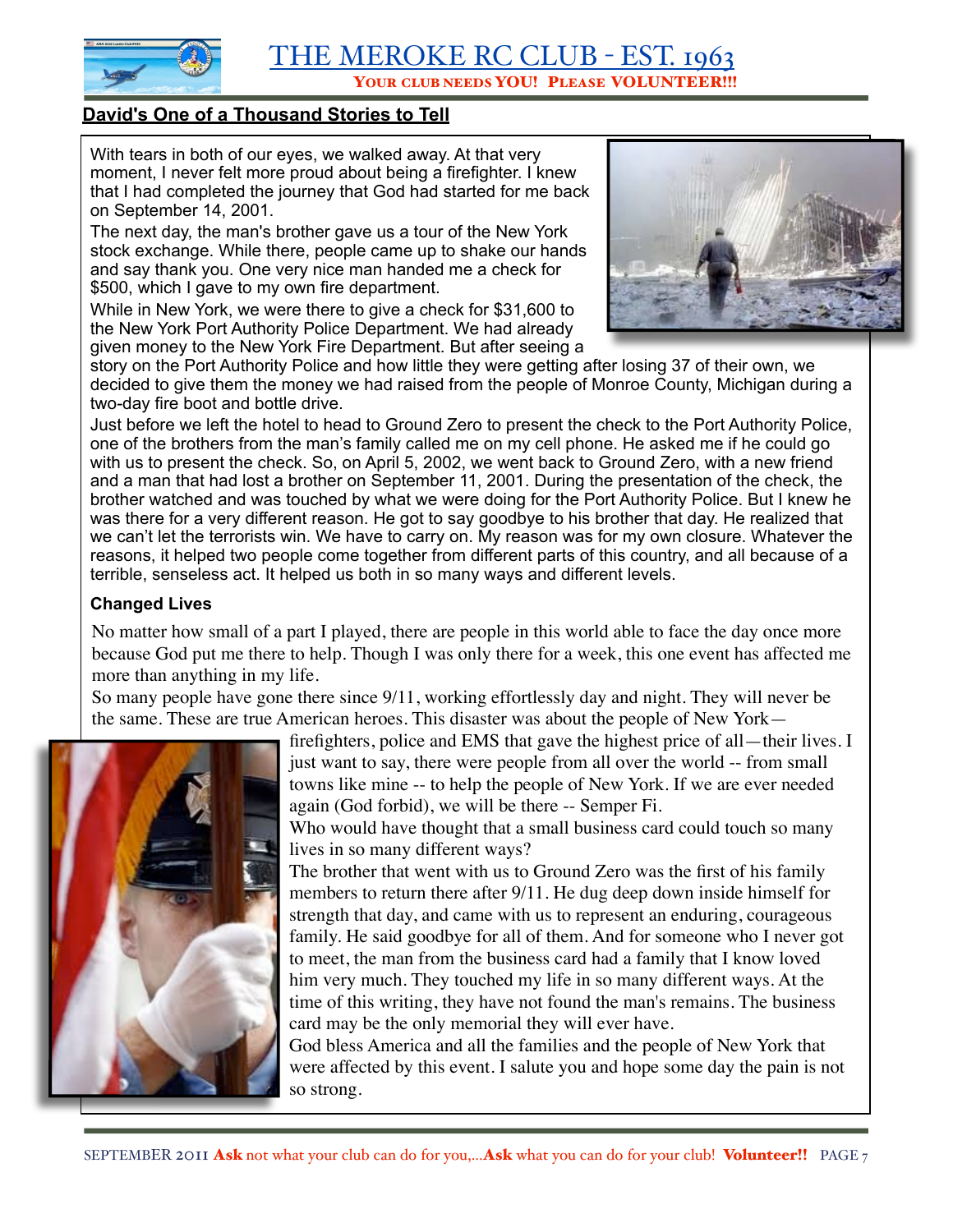

YOUR CLUB NEEDS YOU! PLEASE VOLUNTEER!!!

*After the horrific events of September 11, 2001 I have learned that that the FBI sought information from RC enthusiasts around the country to see if it was possible for an RC plane to deliver a lethal payload. The FBI according to Ernie Schack approached flyers at Cedar Creek to see if a threat could be launched by one of us or at least from our flying site. Although it is unlikely that a RC Plane such as we fly could be that lethal it does bring up the theory that the 9-11 attackers used some form of Remote or Radio control to send their hijacked planes to their intended targets. The following information comes from a site I found on line called "9-11 Review.*

# **REMOTE CONTROL AND THE 9/11/01 ATTACK**

Imagining that teams of hijackers could successfully take over four jetliners then flawlessly fly three of them into relatively small targets, even though none had ever flown a jet, requires enormous leaps of faith. In contrast, robotically flying the jetliners into their targets could have been accomplished using the flight control computers that were standard equipment on the targeted planes.

All modern jetliners have sophisticated flight control computers, which allow the planes to be flown with at least the precision of a skilled human pilot. The 757s and 767s



used in the 9/11/01 attack were developed in the 1970s and employ similar avionics. Both contain integrated flight management computer systems (FMCS) which provide automatic guidance and control of the aircraft "from immediately after takeoff to final approach and landing."

Researcher Don Paul was among the first to describe the possible use of remote and programmed control in the execution of the 9/11/01 attack, in his 2002 book Facing Our Fascist State:

e x c e r p t

#### title: Facing Our Fascist State authors: Don Paul

#### **Home Run and Global Hawk**

If the supposed pilots are impossible or unlikely prospects for flying a Boeing 757 or 767 through sharp turns and complex maneuvers, how COULD those airliners otherwise have been flown? In an interview with the German newspaper Tagesspeigel on January 13, 2002, Andreas von Buelow, Minister of Technology for the united Germany in the early 1990s, a person who first worked in West Germany's Secretary of Defense 30 years ago, told about a technology by which airliners can be commanded through remote control.

The former Minister of Technology said: '"The Americans had developed a method in the 1970s, whereby they could rescue hijacked planes by intervening into the computer piloting."



Andreas von Buelow said that this technology was named Home Run.

The German went on to give his Tagesspeigel interviewer his overall perspective of the 9/11/01 attacks: '"I can state: the planning of the attacks was technically and organizationally a master achievement. To hijack four huge airplanes within a few minutes and within one hour, to drive them into their targets, with complicated flight maneuvers! This is unthinkable, without years-long support from secret apparatuses of the state and industry ... I have real difficulties, however, to imagine that all this all sprang out of the mind of an evil man in his cave"'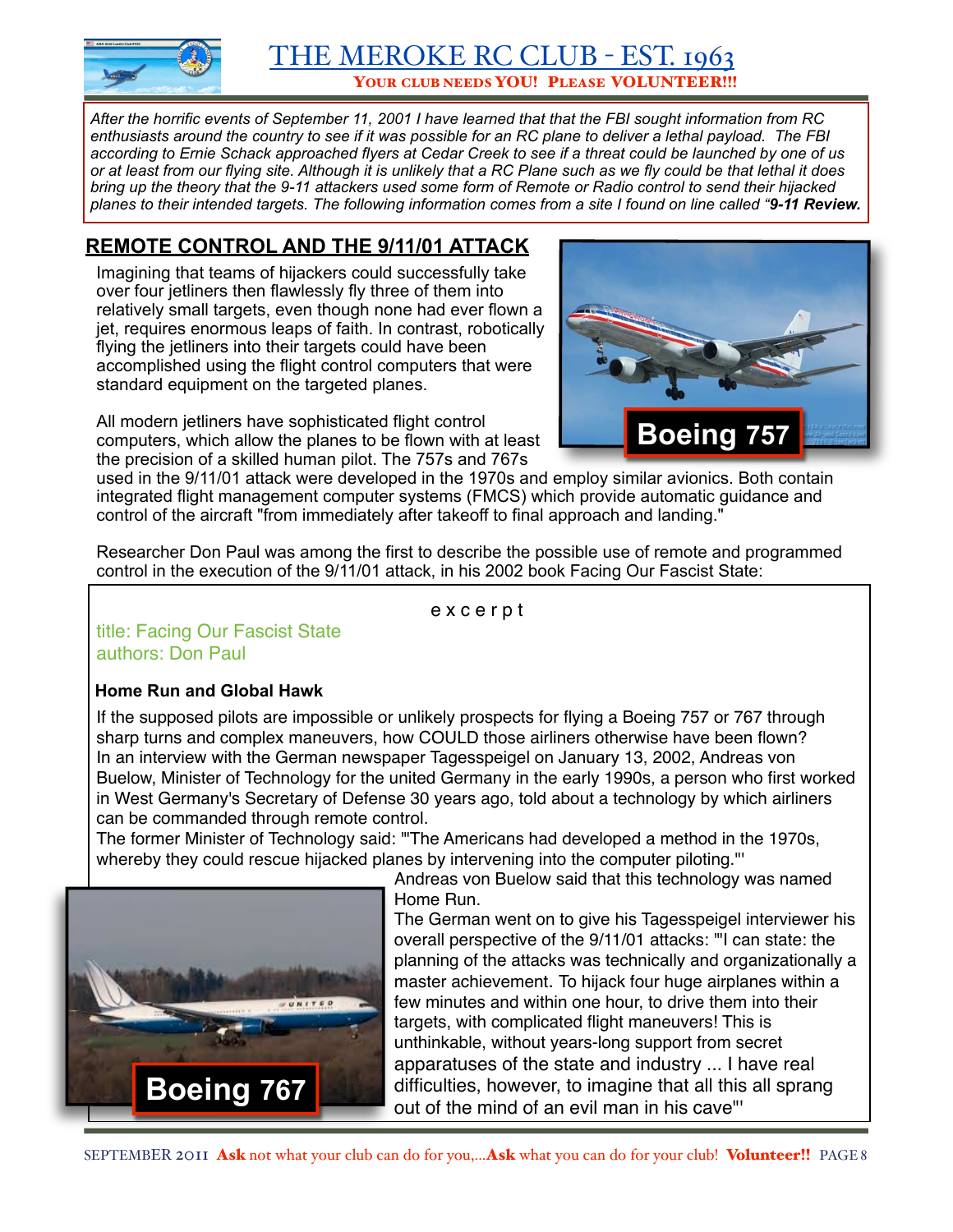

Another technology devised by the U.S. military for remote control of huge airplanes is named Global Hawk. On April 24, 2001, four months before "'9/11,'" Britain's International Television News reported: "A robot plane has made aviation history by becoming the first unmanned aircraft to fly across the Pacific Ocean."

Britain's ITN continued: "The Global Hawk, a jetpowered aircraft with a wingspan equivalent to a Boeing 737, flew from Edwards Air Force Base in California and landed late on Monday at the Royal Australian Air Force base at Edinburgh, in South Australia state... It flies along a pre-programmed flight path, but a pilot monitors the aircraft during its flight via a sensor suite which provides infra-red and visual images."



According to the Australian Global Hawk manager Rod Smith: '"The aircraft essentially flies itself, right from takeoff, right through to landing, and even taxiing off the runway."'

Now, who or what would you trust for aerial missions as demanding as those of "'9/11'" (or trust to fly an airliner from one airfield in California to another in Australia): The Arab students who are described above, or the Global Hawk or Home Run technologies?

site: [www.sfcall.com](http://www.sfcall.com/) page: [www.sfcall.com/issues%202002/10.7.02/paul\\_10\\_7\\_02.htm](http://www.sfcall.com/issues%202002/10.7.02/paul_10_7_02.htm)

See this [English translation of Von Buelow's interview with Tagesspiegel.](http://911review.com/articles/vonbuelow/tagesspiegel.html)

The 'Home Run' theory skeptically mentioned by Von Buelow is certainly intriguing: it both contradicts the official account's presumption that officials had no way to abort the attack, and provides a made-to-order means by which the same officials could have covertly piloted the planes their targets. But in the years since Fascist State no evidence of it has emerged. If Home Run is a hoax, as suggested by the 9-11 Research [analysis](http://911research.wtc7.net/planes/analysis/homerun.html) of it, it actually adds weight to the theories of the crime involving remote or programmed control of the jetliners: hoaxes presented as alternative theories of the 9/11 attack are most often advanced to conceal realities of the crime behind similar sets of observations.

Carrying out a robotic takeover of some or all of the jetliners destroyed on 9/11/01 need not have required anything as elaborate as special equipment installed covertly on fleets of jetliners. Since modern jetliners are capable of being flown by their flight control computers, no special equipment is required, necessarily, to turn the aircraft into 'suicide bombs'. In 2003 Jerry Russell debunked the idea that specially outfitted planes were required:

e x c e r p t

#### title: Remote control: built-in or bolt-on? authors: Jerry Russell

Advocates of the theory that remote control might have been used to guide the 9/11 aircraft to their targets, have been troubled by a debate over whether the necessary remote controls were actually built-in to the aircraft, or whether they were bolted-on as a retrofit for the specific tasks of 9/11. Both theories have been viewed as having difficulties: building the system as standard equipment would require too many people to know about the system (causing security difficulties), while a retrofit of the system would also be too complex and expensive with excessive risks of discovery. A review of Boeing documentation shows that in fact, the 757/767 flight computer has nearly all of the required capabilities as standard equipment, including guidance, communications, GPS navigation, and traffic control functions.

site: [www.911-strike.com](http://www.911-strike.com/) page: [www.911-strike.com/remote\\_bb.htm](http://www.911-strike.com/remote_bb.htm)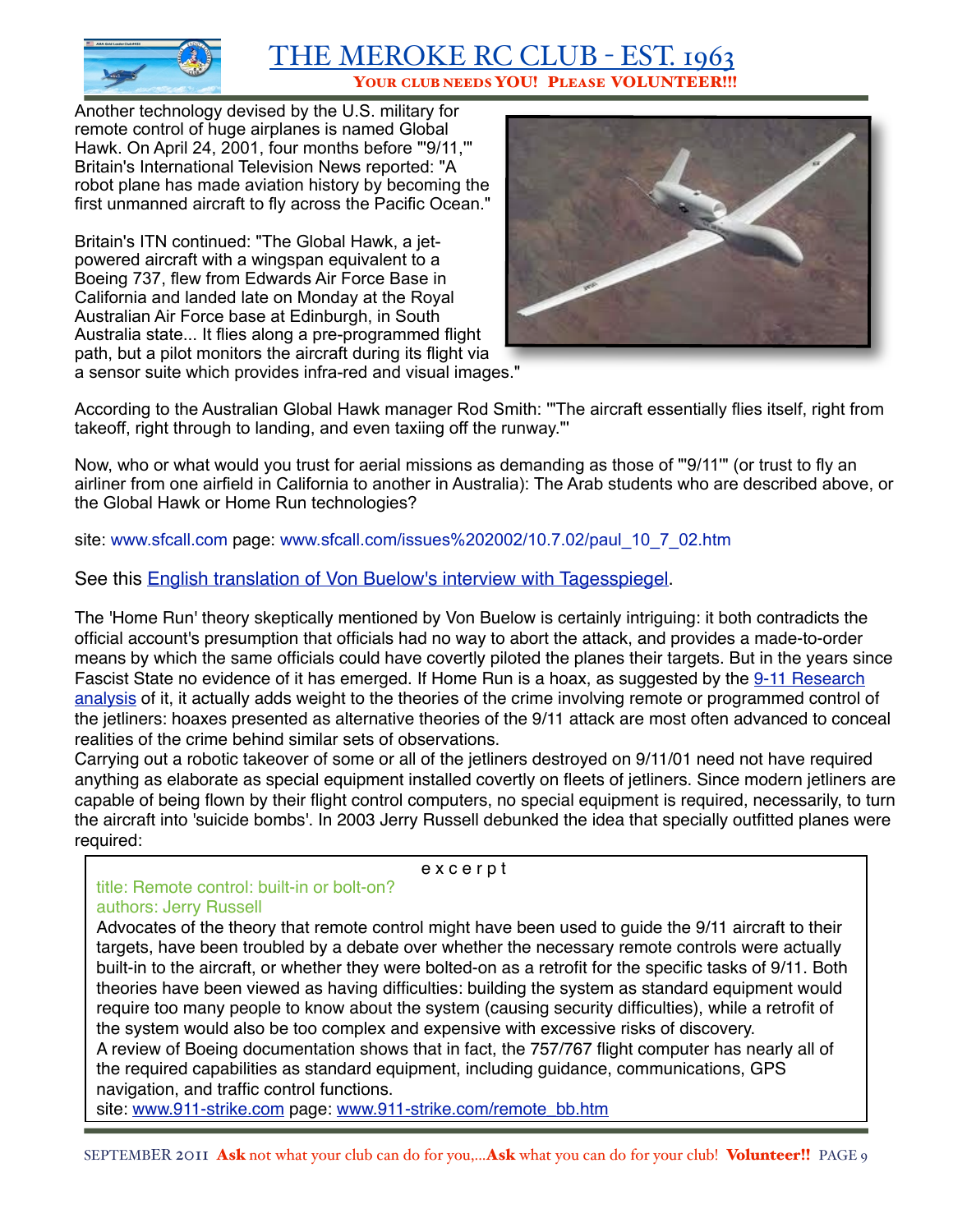

#### **ROBOT PLANE FLIES PACIFIC UNMANNED** - FROM INTERNATIONAL TELEVISION NEWS

A robot plane has made aviation history by becoming the first unmanned aircraft to fly across the Pacific Ocean.

The American high-altitude Global Hawk spy plane flew cross the ocean to Australia, defense officials confirmed.

The Global Hawk, a jet-powered aircraft with a wingspan equivalent to a Boeing 737, flew from Edwards Air Force Base in California and landed late on Monday at the Royal Australian Air Force base at Edinburgh, in South Australia state.



The 8600 mile (13840 km) flight, at an altitude of almost 12.5 miles (20 km), took 22 hours and set a world record for the furthest a robotic aircraft has flown between two points.



The Global Hawk flies along a pre-programmed flight path, but a pilot monitors the aircraft during its flight via a sensor suite which provides infra-red and visual images.

"The aircraft essentially flies itself, right from takeoff, right through to landing, and even taxiing off the runway," said Rod Smith, the Australian Global Hawk manager.

While in Australia, the Global Hawk will fly about 12 maritime surveillance and reconnaissance missions around Australia's remote coastline.

It can fly non-stop for 36 hours and search 52,895 square miles (37,000 square km) in 24 hours.

Australia is assessing the aircraft and might buy it in future.

"Emerging systems such as the Global Hawk offer Australia great potential for surveillance, reconnaissance and ultimately the delivery of combat power," said Brendan Nelson, parliamentary secretary to the Australian defense minister.

Nelson said the Global Hawk could be used in combat to "detect, classify and monitor" targets as they approached the Australian coast.